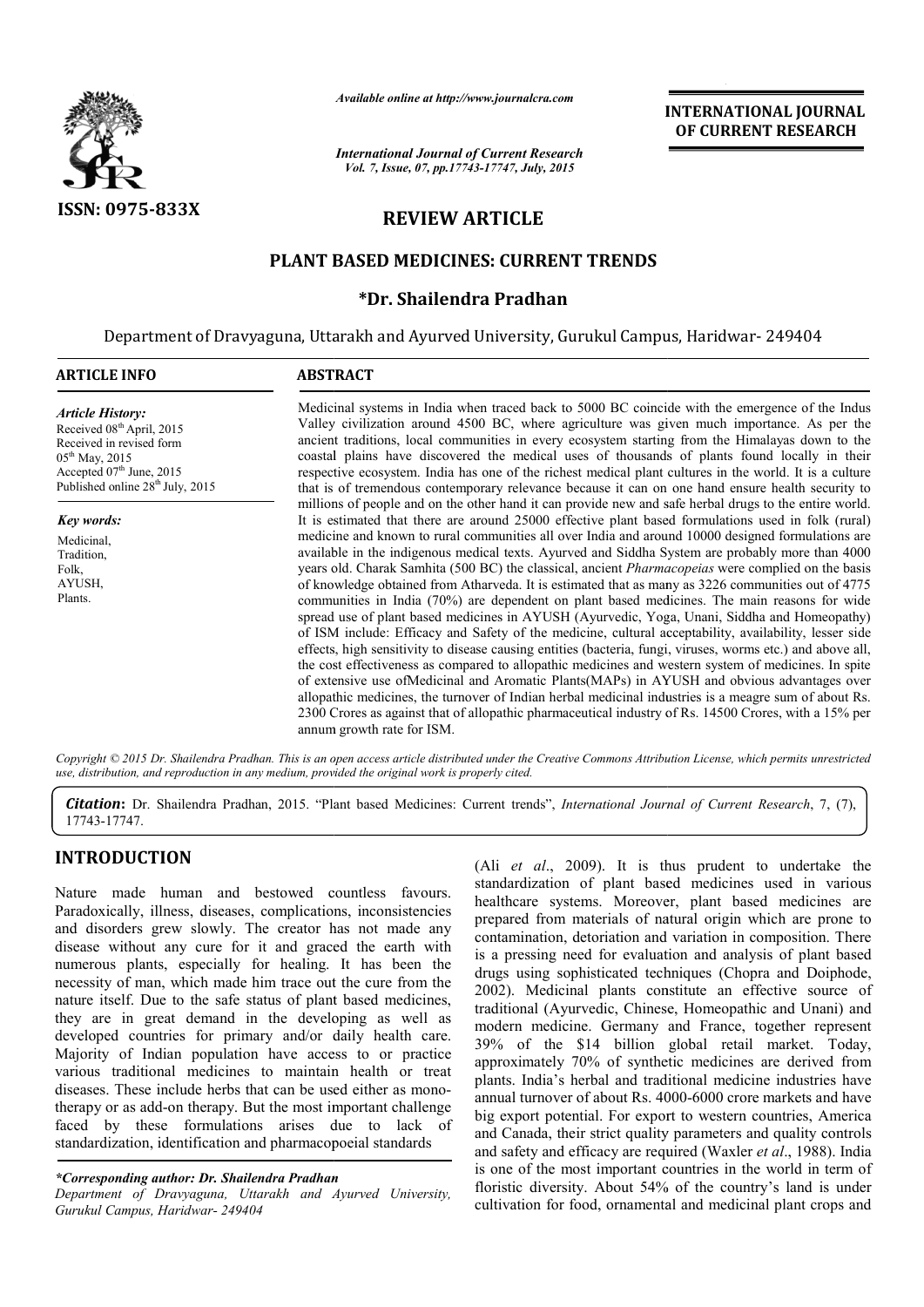approximately 19% area has varying degree of forest vegetation cover. Land based developmental activities provide means of livelihood, health and opportunity for employment. India has global position in the field of traditional medicines. About 90% herbal raw drugs used in the manufacture of vegetable drugs are obtained from the wild source which is limited. There are about 45,000 plants species in India which are in abundant in the regions of eastern Himalaya, Western sea coaste and Andman and Nicobar Islands. The rich heritage of flora is due to diversified and varied agro-climatic conditions. The official documented plants with medicinal potential are 3,000 but traditional practitioner use about 8,000 vegetable drugs. India is the largest producer of medicinal herbs and approximately called the botanical garden of the world (Patwardhan *et al*., 2004). In Indian medicinal systems the most practitioners formulate and dispense their own recipes; hence, this requires proper documentation and research. There are currently about 2, 50,000 registered medical practitioners of the Ayurvedic system; the total for all traditional systems being nearly 2,91,000 as comparable to 7,00,000 of the modern medicines. In rural India, 70% of the population is dependent on the traditional system of medicine. In western world also the practitioner of herbal medicines is steadily growing and approximately 40% of the population is taking herbs to treat diseases (Akerele *et al*., 1993). Plant based drugs can be used directly, i.e., they may be collected, dried and used as therapeutic agents (crude drug), or their constituents/active principles separated by various chemical processes, which are employed as medicines. The active principle or compounds with similar structure and activity are manufactured chemically to produce the synthetic drugs used in allopathic or modern system of medicine (Gadre *et al*., 2001). Intensive phytochemical and pharmacological research efforts are underway worldwide to screen plants for active compounds and to develop new pharmaceutical products. These developments raised a number of important, controversial, ethical and legal issues related to intellectual property rights. Today, and in the decades to come, there is an urgent need to find out an equitable resolution, if future development of plant based drugs, be they traditional, modern or more likely a hybrid of the two, is ever to serve the diverse health care needs of our global society (Grabley *et al*., 1999; Clark *et al*., 1996).

#### **Importance of plants and plant derived products**

About 130 pure chemical substances extracted from some 100 species of higher plants are used in medicines throughout the world. According to a 1994 United Nations Development Project (UNDP) report, the annual value of medicinal plants derived from developing countries is about \$32 billion (Rs.3200,000 crore). Theoretically, there is the possibility of discovering 328 new modern drugs lying hidden in nearly 3, 25,000 species found in tropical rain forests. There are 47 major modern plant based drugs in the world market and the predicted 328 more potential drugs have an estimated value of \$147 billion. There is massive wealth available in these collections, but what is coming in the way is the lack of standardized products, lack of reliable production technologies and the absence of pharmacological profile of drugs (Chaudhary *et al*., 1996). The importance of plants in Eastern Europe, Africa, South America, southern and central Asia

countries have amalgamated the modern medicine with traditional medicine and at least 60% of the prescriptions issued in such countries contain one or more plant products (Hamburger *et al*., 1991). Plant secondary metabolites are not only useful as potential drugs in their natural unmodified form but are also suitable as synthetic intermediate substances for the production of useful drugs.

The readily available plant steroid, diosgenin, from several species of yams (Dioscorea) and hecogenin from Sisal leaves (*Agave sisalana*) may be synthetically converted to steroids with anabolic, anti-inflammatory and oral contraceptive activities (Balandrin *et al*., 1985). Secondary metabolites tend to be biosynthesized in specialized cell types, at only some of the life stages of the plant and are usually accumulated in much lower quantities than primary metabolites (Balandrin *et al*., 1988). Among the secondary metabolites used as therapeutic agents are alkaloids, anthraquinone glycosides, cardiac glycosides and lignans whose biosynthetic precursors are amino acids, polypetides, isoprenoids and shikimate derived compounds, respectively (Tyler *et al*., 1988; Fransworth *et al*., 1985).

#### **Current and future prospects of plant based drugs**

The interest in Nature as a source of potential chemotherapeutic agents continues. Natural products and their derivatives represent more than 50% of all the drugs in clinical use in the world. Higher plants contribute no less than 25% of the total. During the last 40 years, at least a dozen potent drugs have been derived from flowering plants including *Dioscorea*species derived diosgenin from which all anovulatory contraceptive agents have been derived; reserpine and other anti-hypertensive and tranquilizing alkaloids from *Rauwolfia* species; pilocarpine to treat glaucoma and dry mouth, derived from a group of South American trees (*Pilocarpus species*) in the Citrus family; two powerful anticancer agents from the Rosy Periwinkle (*Catharanthusroseus*); laxative agents from Cassia species and as a cardiotonic agent to treat heart failure from Digitalis species. Approximately half (125,000) of the world's flowering plant species live in the tropical forests (Ameenah *et al*., 2006). Tropical rain forests continue to support a vast reservoir of potential drug species. They continue to provide natural product chemists with invaluable compounds of starting points for the development of new drugs. The potential for finding more compounds is enormous as at date only about 1% of tropical species have been studied for their pharmaceutical potential. This proportion is even lower for species confined to the tropical rain forests. To date about 50 drugs have come from tropical plants. The existence of undiscovered pharmaceuticals for modern medicine has often been cited as one of the most important reasons for protecting tropical forests, so the high annual extinction rate is a matter for concern, to say the least (Abdin *et al*., 2003).

There is a growing interest in herbal drugs, and as an example of this, the consumption of medicinal plants has doubled in the last ten years in Western Europe. Use of medicinal plants is expected to raise globally, due to increasing trend towards selfmedication, reduction in costs of subsidized health care,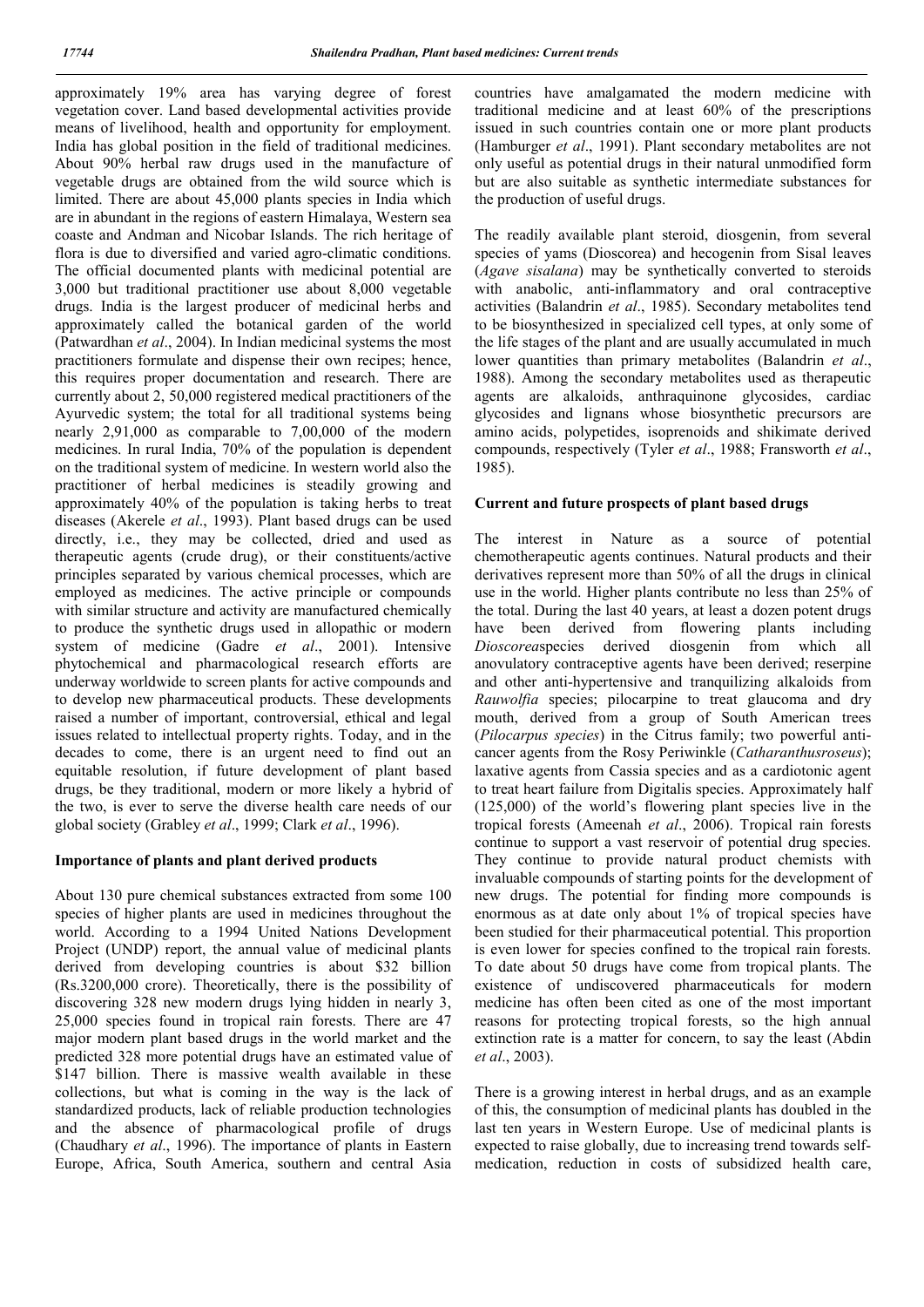various international and national organizations improving the status of plant based medicine industry and renewed interest of companies in isolating useful compounds from the plants. It implies increasing pressure on wild plant resources and, therefore, the need for serious conservation efforts including development of cultivation techniques has never been greater. Serious over-exploitation of many medicinal plants such as *Rauwolfia*, *Dioscorea, Swertiachirata, Valeriana, Orchis* and *Harpagophytumprocumbens* has already occurred (Wagner *et al*., 1990).

This traditional role of international organization and universities is one that has considerable potential for expansion, so far as medicinal plants are concerned. There are some aspects of particular relevance for the rational utilization of medicinal plants and other natural products. Significant progress over the next few years will depend on the imagination and determination, which can be brought to bear on the subject (Hamberger *et al*., 1991). Modern instrumentation and biological assay methods provide the possibility of developing suitable quality control criteria for plant based drugs. The structural determination of novel plant constituents can be performed with minimal delay by using a combinationof sophisticated spectroscopic (UV, FT-IR, <sup>1</sup>H NMR.  $^{13}$ C NMR, Mass spectroscopy) and X-ray crystallographic techniques. High-throughput automated bioassays are widely available, so that a detailed biological profile can be obtained easily on just a few milligrams of a natural product. Thus, there is every indication that the direct utility and promise of plants for the improvement of human health will continue well into the 21<sup>st</sup> century (Kinghorn *et al.*, 1993).

### **Quality control and quality assurance of plant based drugs**

Plant materials and herbal remedies derived from them represent substantial portion of global market and in this respect internationally recognized guidelines for their quality control are necessary. WHO has recognized the need to ensure quality control of medicinal plant products by using modern techniques and by applying suitable standards. Several Pharmacopoeias including Indian Pharmacopoeia, British Pharmacopoeia, Pharmacopoeia of Republic of China, Japanese Pharmacopoeia and United State Pharmacopoeia do cover monograph and quality control test for few of medicinal plants used in the respective countries but basically these pharmacopoeia are designed to cater to chemical based medicine and pharmaceutical necessities by giving their standards and test methods. For pharmaceutical purpose, the quality of medicinal plant materials must be as high as that of other medicinal preparations.

However, it is impossible to assay for specific chemical entity, when the bioactive ingredient is not known. Further problem is posed by those preparations, which contain heterogeneous mixtures. Directive on the analytical control of vegetable drug must take account of the fact that material to be examined has complex and inconsistent composition. Therefore, the analytical limits cannot be as precise as for the pure chemical compound (Gruenwald *et al*., 2008). Vegetable drugs are inevitably inconsistent because of their composition and hence

the standardization may be influenced by several factors such as age and origins, harvesting period, method of drying and so on. To eliminate some of the causes of inconsistency, one should use cultivated rather than wild plant, which are often heterogeneous in respect of the factors and consequently in their content of active principles (Gupta *et al*., 2003).

### **Challenges in drug discovery from medicinal plants**

In spite of the success of drug discovery programmes from plants in the past 2-3 decades, future endeavours face many challenges. Natural products scientists and pharmaceutical industries will need to continuously improve the quality and quantity of compounds that enter the drug development phase to keep pace with other drug discovery efforts. The process of drug discovery has been estimated to take an average period of 10 years and cost more than 800 million dollars (Dickson *et al*., 2004). Much of this time and money is spent on the numerous leads that are discarded during the drug discovery process. It is estimated that only one in 5000 lead compounds will successfully advance through clinical trials and be approved for use. In the drug discovery process, lead identification is the first step. Lead optimization (involving medicinal and combinatorial chemistry), lead development (including pharmacology, toxicology, pharmacokinetics, ADME and drug delivery), and clinical trials all take considerable time (Jachak, *et al*., 2007).

The objective of the research approach is the targeted isolation of new bioactive plant products, i.e., lead substances with novel structures and novel mechanisms of action. This approach has provided a few classical examples, but the problem most often encountered here is not enough availability. The problem of availability can be overcome by semi-synthesis/synthesis or using tissue-culture techniques (by genetically modifying the biosynthetic pathway of the compound of interest). As drug discovery from plants has traditionally been time-consuming, faster and better methodologies for plant collection, bioassay screening, compound isolation and its development must be employed (Koehn *et al*., 2005). The design, determination and implementation of appropriate, clinically relevant, highthroughput bioassays are difficult processes for all drug discovery programmes (Knowles *et al*., 2003; Kramer *et al*., 2004). Although the design of high-throughput screening assays can be challenging, once a screening assay is in place, compound and extract libraries can be tested for biological activity (Walters *et al*., 2003). Challenges in bioassay screening remain an important issue in the future of drug discovery from medicinal plants. Natural products, in general, are typically isolated in small quantities that are insufficient for lead optimization, lead development and clinical trials. Thus, there is a need to develop collaborations with synthetic and medicinal chemists to explore the possibilities of its semisynthesis or total synthesis (Federsel, 2003; Ley and Baxendale, 2002; Lombardino and Lowe, 2004). One can also improve the natural products compound development by creating natural products libraries that combine the features of natural products with combinatorial chemistry (Federsel *et al*., 2003).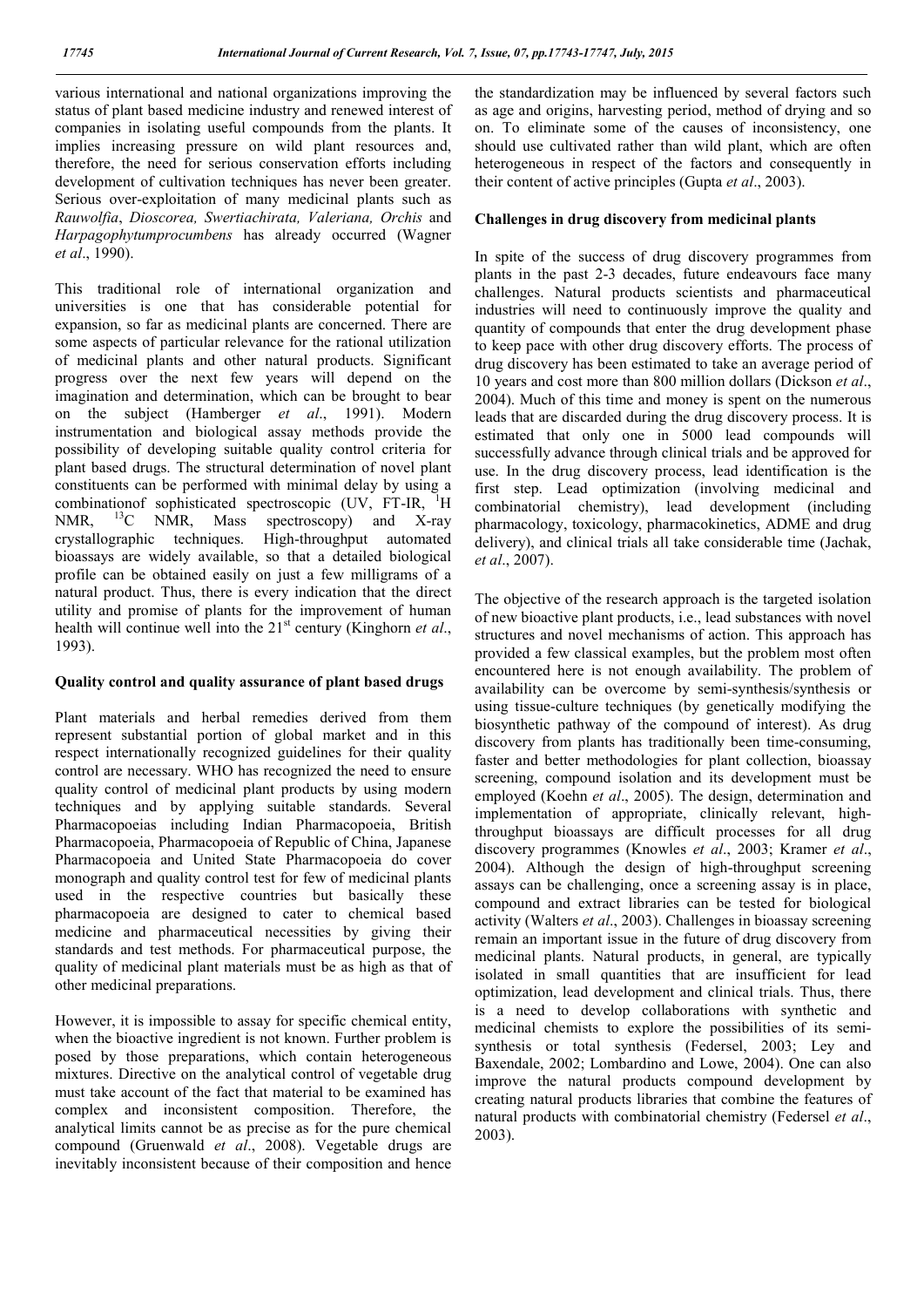### **Worldwide trade of plant based drugs**

The global market for herbal medicines currently stands at over \$ 60 billion annually. The sale of herbal medicines is expected to get higher at 6.4% an average annual growth rate (Inamdar *et al*., 2008). Due to the contribution of numerous significant factors, the market of herbal medicines has grown at an expressive rate worldwide. Since millions of people all over the world have been using herbal medicines for thousands of years; great interest in alternative medicines; preference of populations for preventive medicine due to increasing population age; the belief that herbal medicines might be of effective benefit in the treatment of certain diseases where conventional therapies and medicines have proven to be inadequate; tendency towards self-medication; improvement in quality, proof of efficacy and safety of herbal medicines and high cost of synthetic medicines (Inamdar *et al*., 2000). According to World Health Organization, herbal medicines are lucrative globally and they represent a market value of about US \$ 43 billion a year (Christie *et al*., 2001).

According to an estimate in 1991, the plant based medicine market in the European countries was about \$ 6 billion, with Germany accounting for \$ 3 billion, France \$ 1.6 billion and Italy \$ 0.6 billion while in other countries was 0.8 billion. In 1996, the plant based medicine market in the European countries was about \$ 10 billion, in USA about \$ 4 million, in India about \$ 1.0 billion and in other countries was \$ 5.0 billion (Prajapti *et al*., 2003). In 1997, the European mark*et al*one reached about \$ 7.0 billion. The German market corresponds to about 50% of the European market, about \$ 3.5 billion. This market is followed by France, \$ 1.8 billion; Italy, \$ 700 million; the United Kingdom, \$ 400 million; Spain, \$ 300 million; the Netherlands, about \$ 100 million (Pushpangadan *et al*., 2005).

### **Current status of complementary and alternative medicine (CAM) utilization**

Botanicals and natural supplements now a days considered in various disease ailments. Natural compounds in the treatment of arthritis may also be regarded as a part of CAM (Complementary and Alternative Medicine) and these are now widely accepted worldwide. CAM therapies includes diet modification, Ayurveda, homoeopathy, chiropractic, acupuncture, wearing of copper bracelets, magnetotherapy, use of botanical herbs, and vitamins/mineral supplements, based on the belief that modern medicines have no cure for RA and adverse reactions are rare with CAM. Because of these and other limitations the use of CAM therapies such as acupuncture and extracts of medicinal herbals is on the rise and according to reports ~60-90% of dissatisfied arthritis patients are likely to seek the option of CAM therapy (Jubie *et al*., 2008). Herbal medicines are the root of various traditional medicines systems around the world. An increasing number of people in US as many as 42% use CAM approaches to help meet their personal health problems (Volluri *et al*., 2011). Many plants and plant products are under scientific exploration novel therapeutic agent. Arthritis is one of the foremost disease for which patient seeks the CAM option worldwide. In Australia the figure is 20- 48% Canada has a figure of CAM utilization which is around 11-32%. Then comes India, amongst next CAM users i.e.

somewhere around 33%. Israel is reported to bear the least figure of CAM users i.e. 6% only. Netherlands comparatively has a good CAM utilization figure of 16%. UK shows the CAM utilization about 25-73%. Then France has 36% CAM utilization and South Africa shows 38% CAM utilization figure. In India 43-72% people use CAM and in US 18-94% people are using CAM. Australian rheumatic patients use 40- 82% CAM. In Germany CAM users are 72% and in Canada 62% (Viji *et al*., 2011).

#### **Conclusion**

In recent years, there has been a phenomenal rise in the interest of scientific community to explore the pharmacological actions of herbs or to confirm the claims made about them in the official books of herbal traditional medicine (Nadkarni *et al*., 1996). The emerging importance of biologically active medicinal plants and their constituents as possible therapeutic measures has become a subject of active scientific investigation. It is likely that in future safe and effective medicines will be developed from medicinal plants to treat various degenerative diseases.

## **REFERENCES**

- Abdin, M. Z., Israr, M., Rehman, R. U. and Jain, S. K., 2003. Arteminisin, anovel antimalarial drug: biochemical and molecular approaches for enhanced production. *Planta Medica*, 69, 289–299.
- Akerele, O. 1993. Nature's Medicinal Bounty: Don't throw it away. World Health Forum, WHO Geneva, 14, 390-95.
- Ali, M. 2009. Present status of herbal medicines in India. *Journal of Plant based medicineand Toxicology*, 3, (2) 1-7.
- Ameenah G. F. 2006. Medicinal plants: Traditions of yesterday and drugs oftomorrow. *Molecular Aspects of Medicine*, 27, 1–93.
- Balandrin, M. F. and Klocke, J. A. 1988. Medicinal and Aromatic Plants, (Bajaj, Y.P.S. ed<sup>n</sup>.) Springer Verlag, Berlin, I: 3-36.
- Balandrin, M.F.; Klocke, J.A.; Wurtele, E. S. and Bolinger, W.H. 1985. *Medicinal and Aromatic Plants, Science*, 228: 1154-1160.
- Calixto, J. B. 2000. Efficacy, Safety, Quality Control, Marketing and Regulatory Guidelines for Herbal Medicines (Phytotherapeutic Agents). *Brazil Journal of Medical Biology & Rese*arch, 33(2); 179-189.
- Chaudhary, R. D. 1996. Herbal Drug Industry, 1<sup>st</sup>Ed<sup>n</sup>., Eastern publication, New Delhi, India: 5.
- Chopra, A., Doiphode, V. 2002. Ayurvedic medicine: Core concept,therapeutic principles and current relevance. *Medicinal Chinese NorthAmerica*, 86, 75 – 89.
- Christie, A. 2001. Herbs for Health, But How Safe Are They. Bulletin of the World Health Organization, 79 (7), 691-92.
- Clark, A. M. 1996. Natural products as a resource for new drugs. *Pharmacy Research*, 13, 1133-44.
- Dickson, M. and Gagnon, J. P. 2004. Key factors in the rising cost of newdrug discovery and development. Nature Review on Drug Discovery, 3, 417–429.
- Federsel, H. J. 2003. Logistics of process R&D: Transforming laboratorymethods to manufacturing scale. *Nature Review on Drug Discovery*, 2, 654–664.